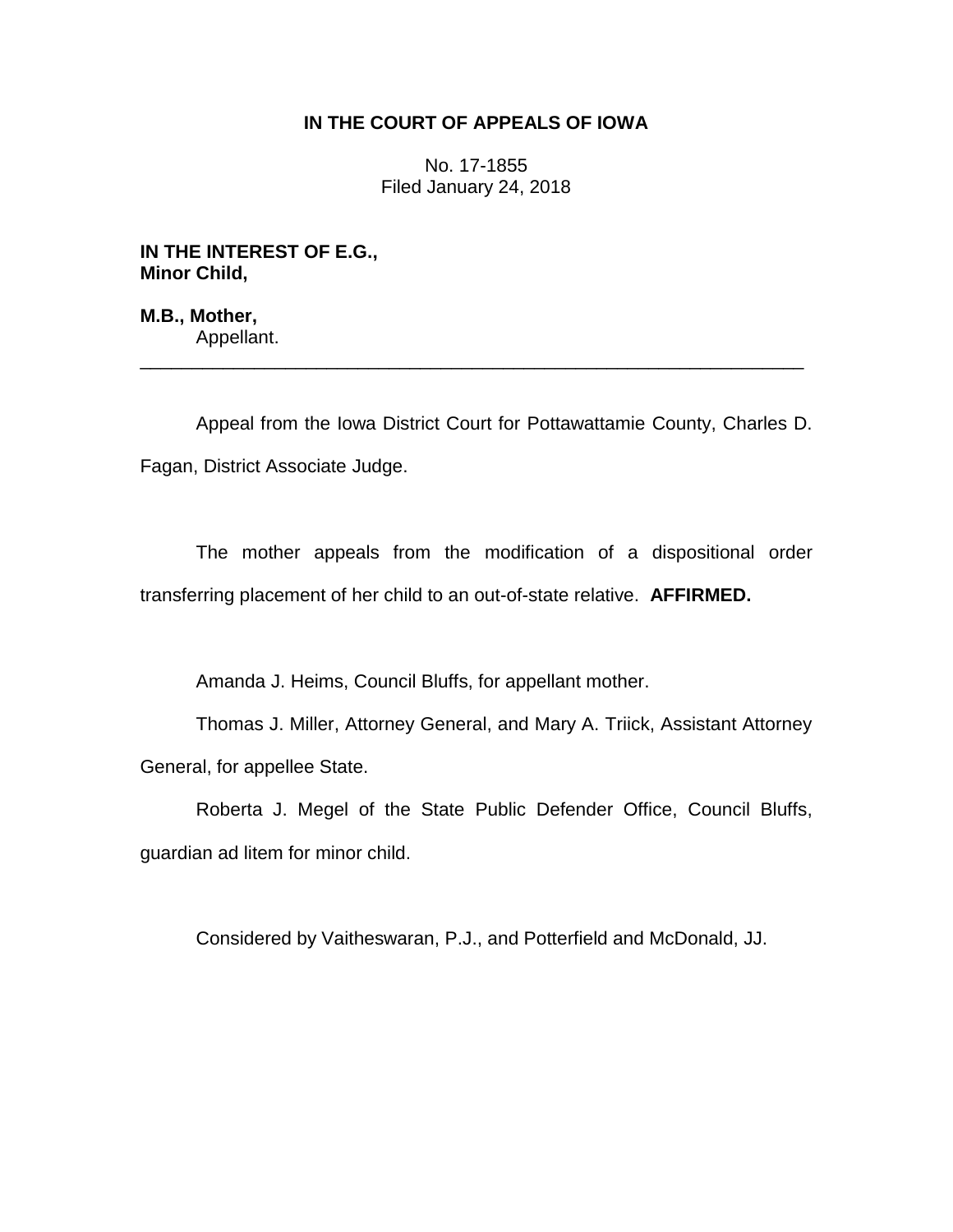#### **POTTERFIELD, Judge.**

The mother appeals from the modification of a dispositional order transferring placement of her child, E.G., to an out-of-state relative.<sup>1</sup> The mother claims the juvenile court erred in several respects; she maintains (1) the court did not have the authority to order the change in placement at the hearing, (2) there was a lack of notice regarding the possible change, (3) there was not a substantial change in circumstances warranting a change in E.G.'s placement, and (4) the change in placement is not in E.G.'s best interests because it is hindering the reunification of the mother and E.G.

### **I. Background Facts and Proceedings.**

The Iowa Department of Human Services (DHS) became involved with this family in May 2017, upon allegations the mother was using methamphetamine while caring for E.G. (who was then ten years old). E.G. was immediately removed from the mother's care pursuant to an emergency removal order, with a removal hearing taking place a few days later.

At the hearing, through counsel, the mother requested that E.G. be placed with her maternal grandparents if she was not immediately returned to the mother's care. The court noted that the grandparents lived in Nebraska and thus were not a placement option without the completion of a home study. E.G. was placed in the care of her adult sister subject to DHS supervision. The sister lives in a small Iowa town approximately fifteen miles from Council Bluffs, where the mother resides.

<sup>1</sup> E.G.'s father is deceased.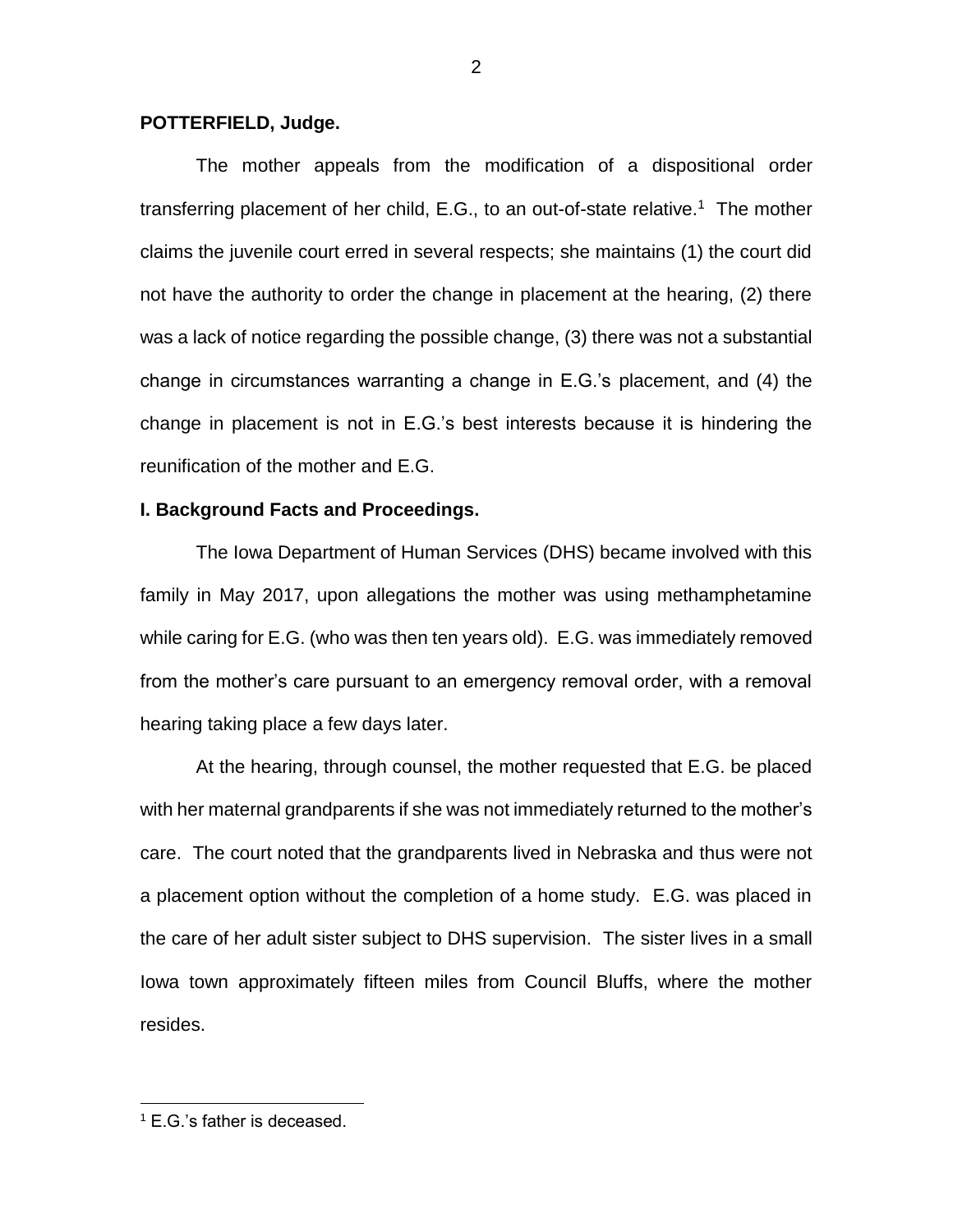Following a July hearing, E.G. was adjudicated a child in need of assistance (CINA). The dispositional order placed E.G. with her sister and her sister's family.

Although E.G.'s sister was meeting her needs, it was noted in an August report that E.G. was having a difficult time transitioning at her sister's home and "that it is difficult for [the sister] and her husband to continuously spend time with [E.G.] due to their family dynamics involving their child and expected baby." According to E.G.'s therapist, it was "evident [the sister] desires to have a healthy older sister relationship with [E.G.] but is not able to provide long-term parental caregiving." E.G. was spending much of her time at the home of her uncle and maternal grandparents in Omaha (the same home in which the mother had originally asked E.G. be placed), where she was able to spend her summer days playing with cousins who lived nearby.

An Interstate Compact on the Placement of Children (ICPC) was ordered to be completed on the uncle's home,<sup>2</sup> and the family informed DHS they believed it would be in E.G.'s best interests to be placed in the care of the uncle once it was completed. E.G. was enrolled in school in Omaha near the home of her uncle and maternal grandparents.

In late September, DHS requested the court continue the "CINA Review Modification Hearing" because the ICPC was pending and DHS wanted additional time to receive and review the report. No resistance was filed, and the court granted the request and re-scheduled the joint hearing for November 2.

 $2$  According to the ICPC, the uncle had moved in with the grandparents in 2016 after the death of one their children—the uncle's sibling—because "they took [it] hard" and, due to health problems, "they both need a little extra care."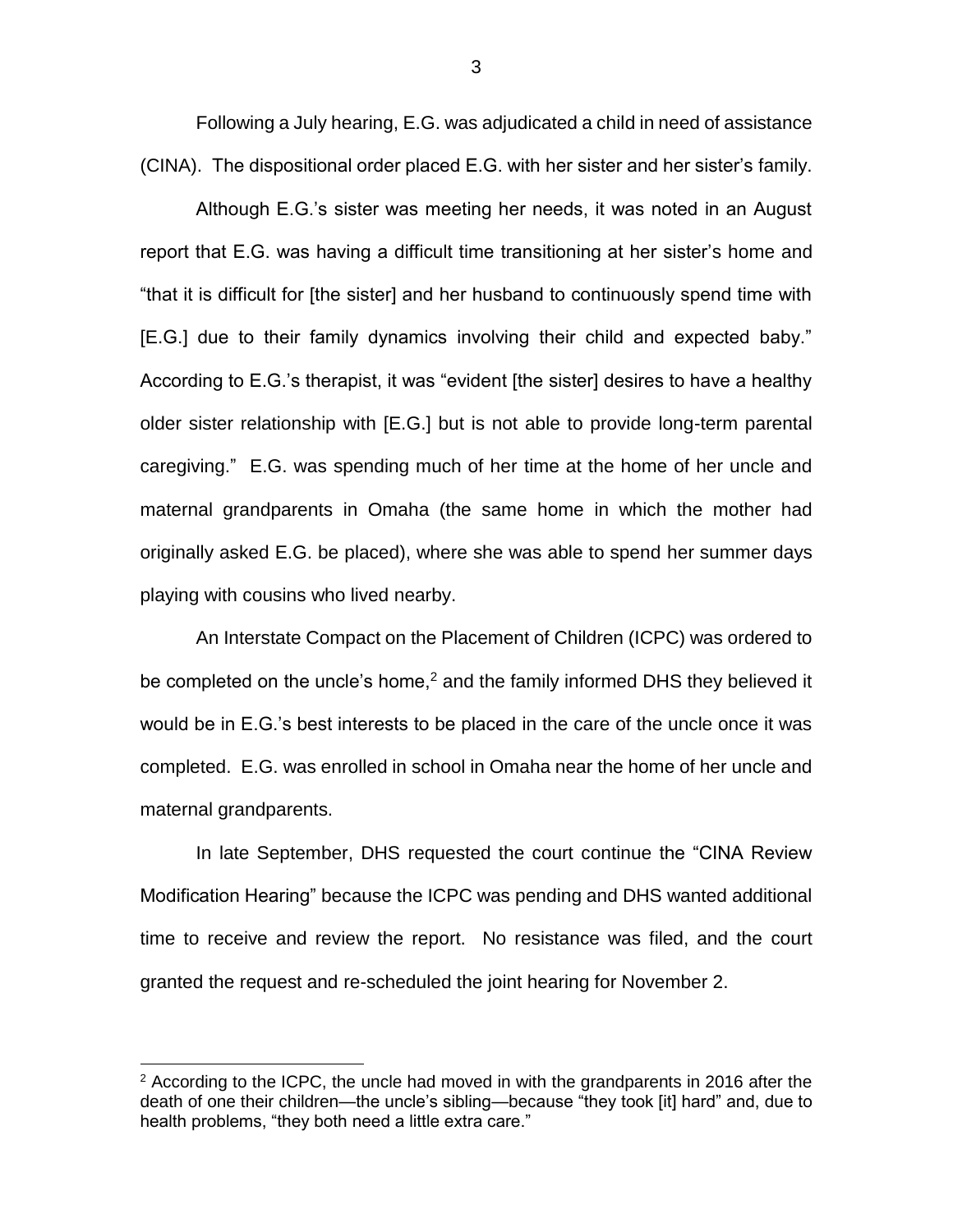At the hearing, DHS informed the court it had received a verbal report that the ICPC had been completed and the uncle's home was going to be approved. The department asked the court to order E.G. be placed with the uncle once the written report was received. The mother asked the caseworker whether she believed the distance between the uncle's home and the mother's home approximately forty minutes of drive time—was a hindrance to reunification; the caseworker noted it would actually be less time in a vehicle for E.G. as she was already enrolled and attending school in Omaha and a change in placement would mean she was near her school—where she goes five days a week—and would only need to be in the car for an extended period for visits once a week—as they were then scheduled. The caseworker testified DHS would continue to facilitate visits between E.G. and the mother in Council Bluffs.

The mother did not present any evidence at the hearing, but, through counsel, she changed her original request that E.G. be placed with the maternal grandparents, stating, "We do believe that if [E.G.] is placed with her uncle, that is going to prohibit reunification between [E.G.] and [the mother] due in large part to the distance between the two of them. So we would ask the Court not to place [E.G.] with her uncle at this time . . . ."

In its written ruling, the court ordered "[t]hat upon receipt of an approved home study, the care, custody, and control of the minor child, [E.G.], be placed with [the] maternal uncle," subject to the supervision of DHS.

The mother appeals.

4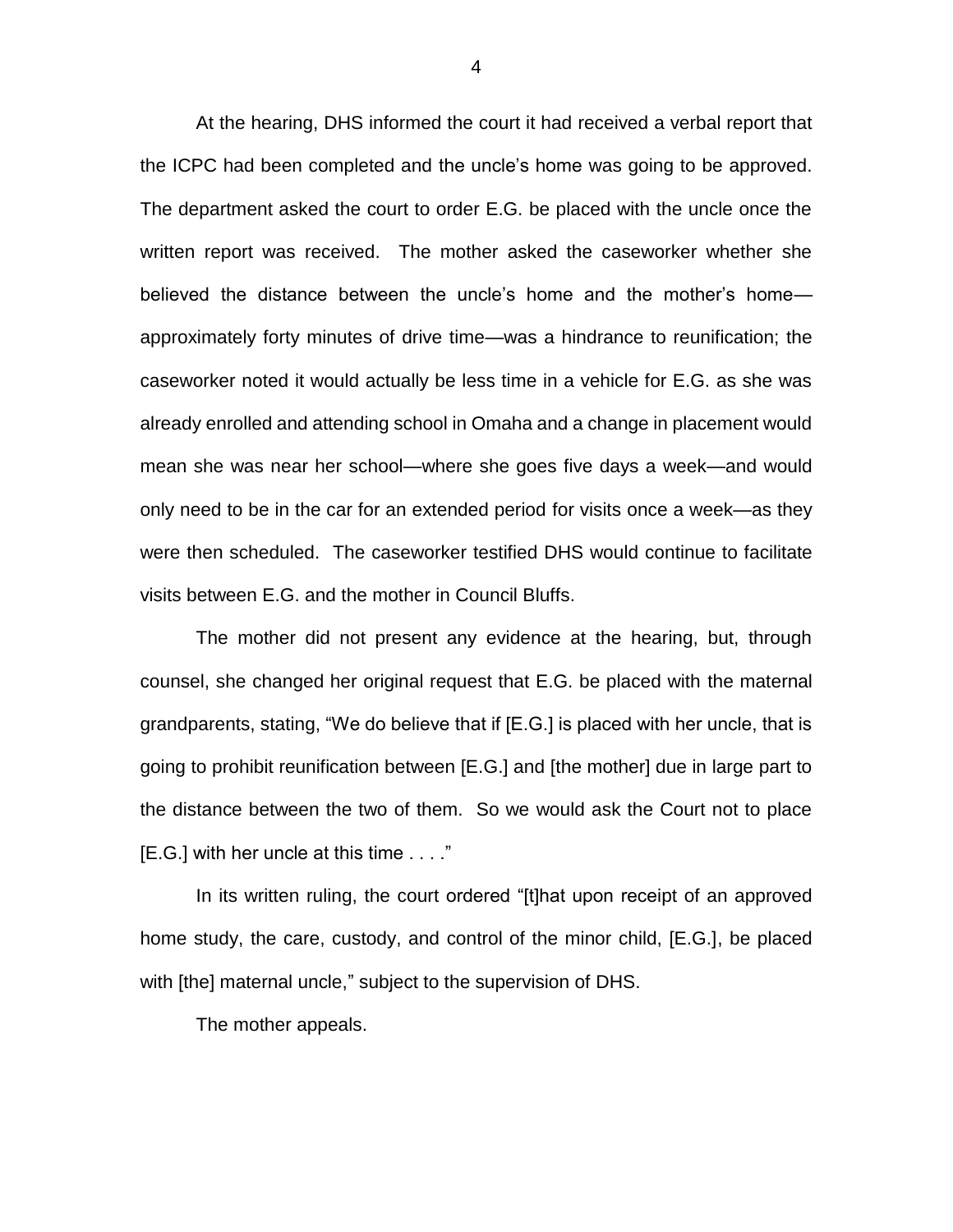## **II. Standard of Review.**

"We review CINA proceedings de novo." *In re J.S.*, 846 N.W.2d 36, 40 (Iowa 2014). Our primary concern is the child's best interests. *Id.* 

## **III. Discussion.**

 $\overline{a}$ 

As noted above, the mother raises a number of issues with the juvenile court's ruling modifying the placement of E.G. As to her first two complaints—that the court does not have the authority to change a placement at a review hearing and there was a lack of notice regarding the possible change—the State maintains the issues have not been preserved for our review, as the mother failed to raise any such objections before the district court. After reviewing the record, we agree with the State.<sup>3</sup> *See Garwick v. Iowa Dep't of Trans.*, 611 N.W.2d 286, 288 (Iowa 2000) ("Issues not raised before the district court, including constitutional issues, cannot be raised for the first time on appeal." (citation omitted)).

Next, we consider the mother's argument there was not a material and substantial change in circumstances warranting a change in E.G.'s placement.<sup>4</sup>

<sup>&</sup>lt;sup>3</sup> We note that the scheduled hearing was not only a review hearing, but also a modification hearing. *See* Iowa Code § 232.103 (2017) (allowing the court to modify a dispositional order following a modification hearing on its own motion or the motion of a party). Additionally, the mother had notice—based on court filings—in August that the court had ordered the ICPC, and DHS's September motion to continue referenced the fact that the department was making the request for a continuance in order to have time to receive and review the completed ICPC.

<sup>4</sup> The State maintains such a finding is no longer necessary and cites to some of our recent unpublished case law on the issue. *See, e.g.*, *In re A.J.*, No. 16-1954, 2017 WL 1278366, at \*3 (Iowa Ct. App. Apr. 5, 2017); *In re M.M.*, No. 16-0548, 2016 WL 4036246, at \*3–4 (Iowa Ct. App. July 27, 2016) (noting supreme court case law provides that "modification of custody or placement requires a material and substantial change in circumstances," but concluding later amendment of the statute by the legislature which does not include a requirement that a change of circumstances be proved "is controlling" and no such finding need be made). However, in other instances, our court has continued to require that such a finding be made. *See In re C.C.*, No. 16-1678, 2017 WL 104969, at \*1 (Iowa Ct. App. Jan. 11, 2017) (noting "our precedent requires a showing of a 'material and substantial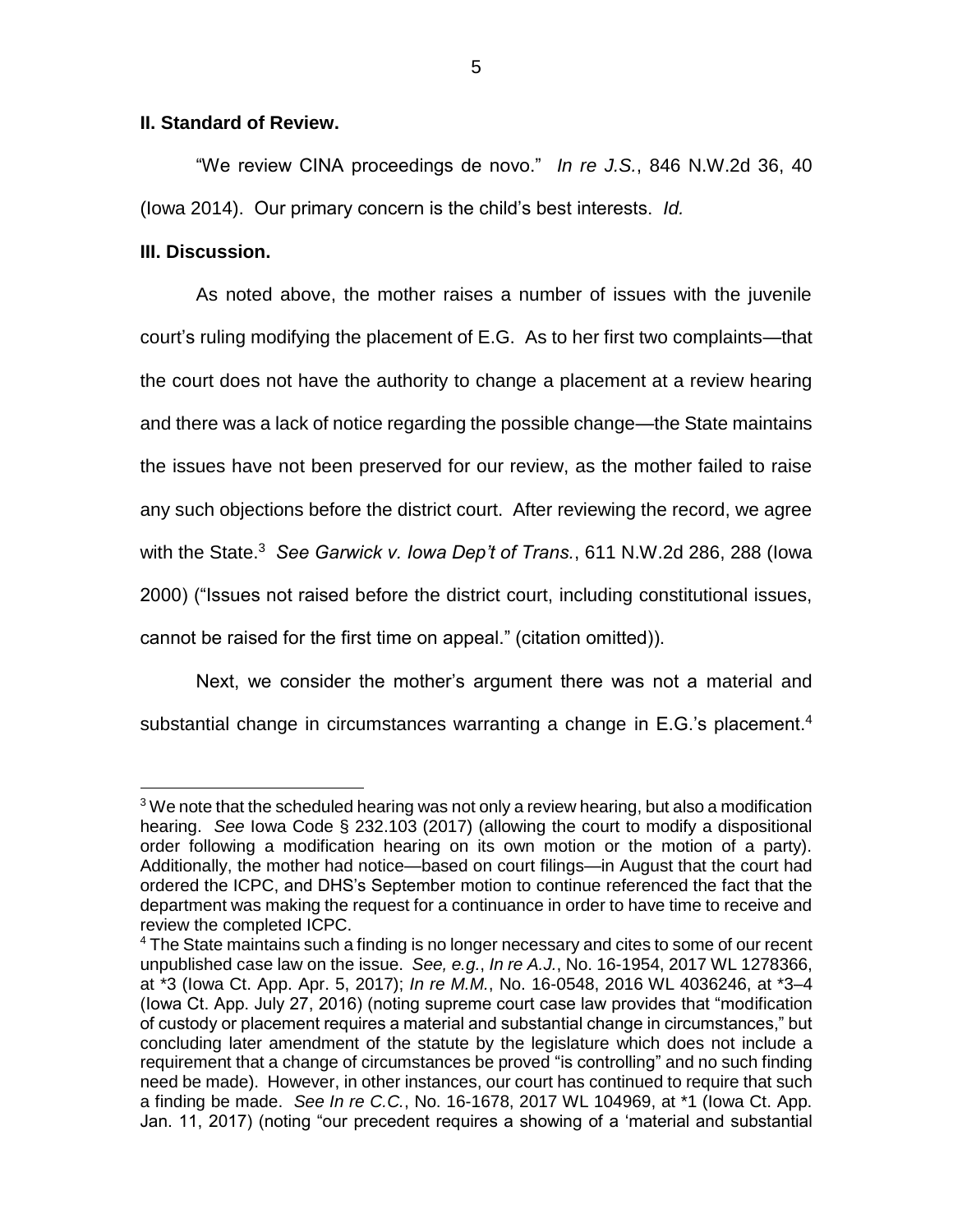*See In re D.G.*, 704 N.W.2d 454, 458 (Iowa Ct. App. 2005) ("Before a dispositional order in a juvenile proceeding can be modified, the party seeking modification must first prove a substantial change in material circumstances, and that under the new conditions, a change in is the best interests of the child."). We find such a change had taken place. While E.G. had some difficulty making the transition to her sister's home, she was doing fairly well as she was able to spend time with her cousins and grandparents. The sister was expecting another child and expressed concerns about continuing to act as a maternal figure in E.G.'s life. This development constituted a material and substantial change in circumstances. 5 The approval of the home study of the uncle and maternal grandparents' home provided the court with a placement option that allowed E.G. to remain with family, as the mother had originally requested.

Finally, the mother argues that modifying E.G.'s placement was not in E.G.'s best interests because it hindered her reunification with the mother. It is not clear to us how the move would affect the relationship; according to the caseworker, DHS still intended to facilitate E.G.'s visits with the mother in Council Bluffs, where the mother resided.<sup>6</sup> Moreover, at the time of the review/modification hearing, the

change in circumstances.'" (citation omitted)); *In re V.B.*, No. 14-0315, 2014 WL 2600318, at \*4 n.3 (Iowa Ct. App. June 11, 2014) ("To impose the additional requirement of showing a substantial change of circumstances, where our legislature has made provisions for permanency and created a two step process to modify a dispositional order to remove a child from a parent's care and transfer custody to DHS, is overly burdensome. However, because our supreme court has approved the principle, we defer to the supreme court whether case precedent should still be followed."). We recognize the split in our decisions but need not reach the issue since we find there was a change of circumstances here.  $5$  The mother does not argue that the modification of placement did not satisfy the statutory

requirements of Iowa Code section 232.103(4).

<sup>&</sup>lt;sup>6</sup> In the mother's appellate brief, she maintains "[t]he distance between [the mother] and [E.G.] has caused issues with [the mother] setting up visits with [E.G.], as [the uncle] has transferred all of [E.G.'s] services to the State of Nebraska." There was no indication of